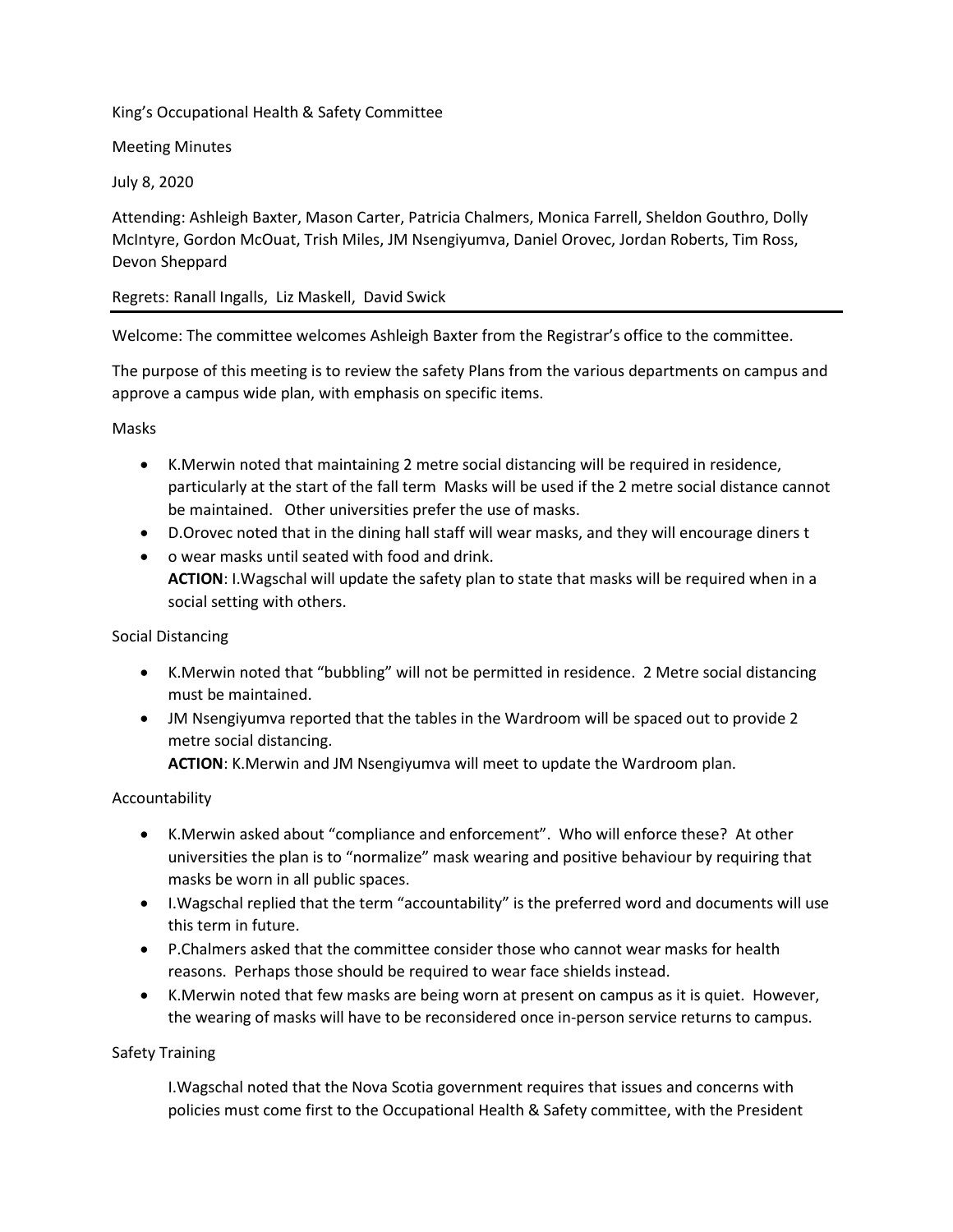serving as the final authority. The Occupational Health & Safety committee is a resource to all on campus. Also noted was the Dalhousie COVID-19 page on their website, which is a useful tool that can be adapted to King's. Also, COVID-19 training must become part of the job orientation for any new staff on campus.

The plan: 1. All staff and faculty must review the webinar, 2. All groups must have department specific training, 3. Each group must have regular meetings to update everyone., 4. Controlled shutdown will be required if needed

**ACTION**: I.Wagschal will produce a power point presentation and webinar to be used by all on campus as a learning tool. All departments must participate. A recorded copy of the webinar will be available for those who could not attend.

## Contact Tracing

I.Wagschal reported that the NS Health Authority has issued a directive regarding contact tracing and confidentiality. Only the NS Health Authority or its agents have permission to ask for any contact tracing lists. Members of the university community cannot share any information publicly, unless directed to do so by the NS Health Authority.

## Accountability

I.Wagschal noted that this committee's responsibility is to the staff and faculty of the university. Students do not come under its purview. Students are the responsibility of the Dean of Students. K.Merwin responded that the accountability plan for students involves education, responsibility for actions, and as a last resort, the requirement to leave campus. P.Chalmers asked if this should be noted in the University safety plan. J.Roberts suggested the term "other applicable documents" would help give room for any other relevant documents. I.Wagschal asked if there is a single repository of all policies and K.Merwin noted that all policies are stored on the website in the Policies section (policies.ukings.ca).

**ACTION**: K.Merwin will update the Code of Conduct and Residence Guidelines to reflect this accountability. I.Wagschal will update the campus safety plan with this information referencing "other applicable documents".

#### Densification of Campus

G.McOuat noted that some people were hoping to have small groups of 10 or less meet for tutorials. K.Merwin noted that FYP has a policy of no group meetings for 2020-21. T.Miles noted that there have been requests for small, closely monitored groups to use the Gym, as per the Athletics safety plan, and asked the committee for clarity on the numbers and details. The final decision of the committee was that each group wishing to come to campus must provide a comprehensive safety plan which will first be approved by the committee, with final authority by the President to veto. K.Merwin has concerns about off campus groups in the Gym. **ACTION**: G.McOuat will remind Faculty of the safety plan and responsibilities. T.Miles and T.Ross will make each group aware of their responsibilities and the need for a safety plan. K.Merwin, T.Miles and M.Carter will meet to discuss these policies and report to the committee.

#### Physical Barriers

M.Carter noted that signage and training are a key component to safety, but we also need physical barriers in place. I.Wagschal reported that Facilities has plans in place to place locks on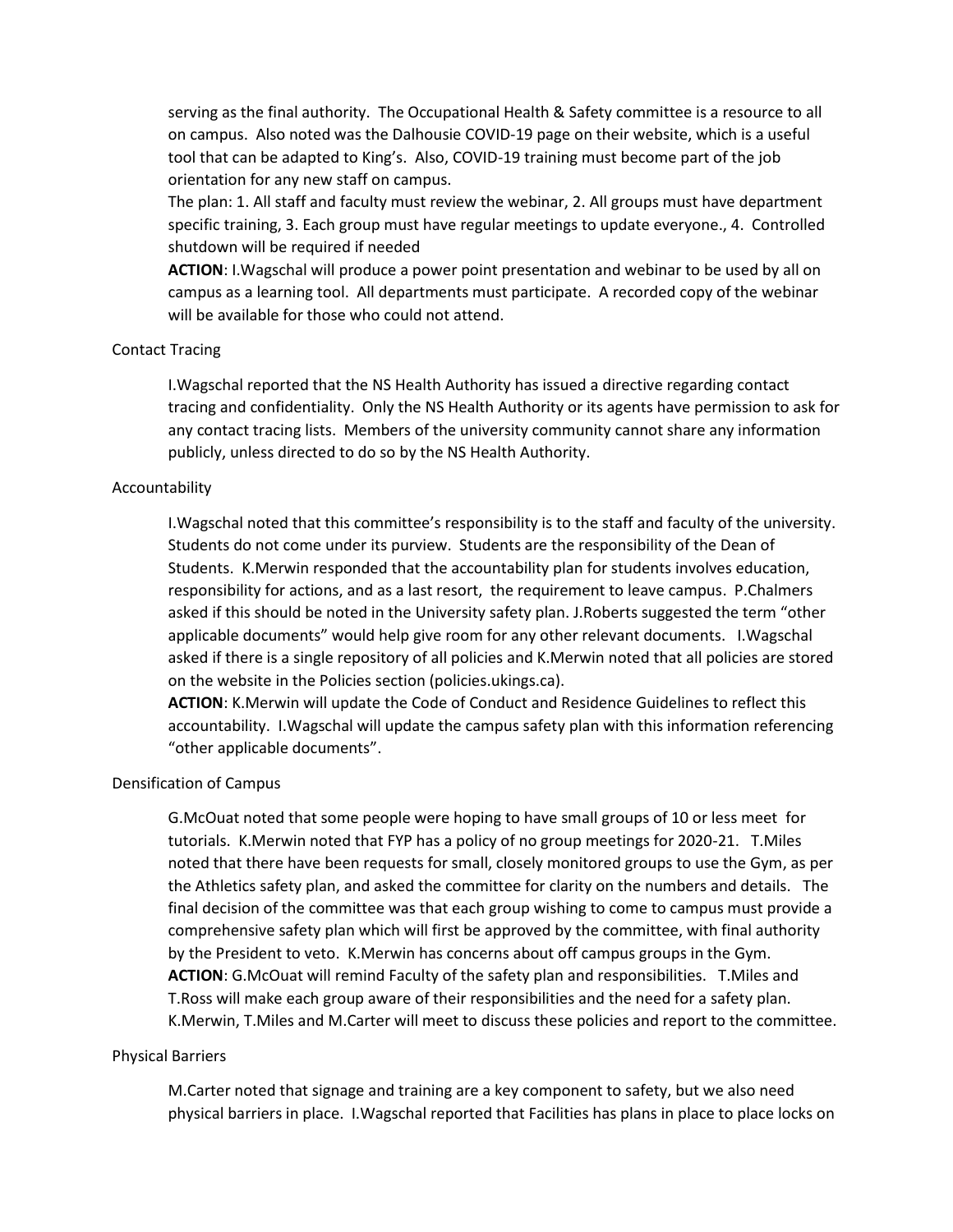outer washroom doors. K.Merwin and M.Carter noted that locks on outer doors provide a place to "meet" that is not socially distanced. The preference would be for individual stalls to lock. **ACTION**: Facilities to install locks on each stall but leave outer washroom doors unlocked. Facilities will add touchless hardware wherever supplies and cost permit, in order of highest usage areas.

## Overflow Space in NAB

Space for student use and overflow dining will be set up on the  $2<sup>nd</sup>$  floor of the New Academic Building (NAB). These spaces will be socially distanced. The question of what level of service will be offered by Chartwell's will be offered for these spaces.

ACTION: T.Ross and K.Merwin will meet to plan these spaces and service.

## Accessibility

M.Carter noted that updates to the plan are needed to account for those with accessibility needs who require assistance, such as elevator use.

**ACTION**: I.Wagschal will update the safety plan to reflect accessibility needs.

## Specific plans

Library - P.Chalmers noted that the Library plan is being updated due to issues with entrance/exit door usage.

Chapel - I.Wagschal noted that the Chapel plan has not yet been resubmitted with requested updates.

Wardroom – K.Merwin noted that there may be changes coming to the Wardroom plan after they meet

Chartwell's (dining hall) – T.Ross noted that there have been some specifics added to the dining hall plan – seating capped @ 50, a plexi-glass divider t the entrance to control entrance/exit, plexi-glass divider in front of desk at door, plexi-glass divider at serving station.. Phases planned for dining services include: Phase 1-residence students and residence staff only. Phase 2-faculty and staff dining. Phase 3-general dining. K.Merwin, T.Ross and D.Orovec will discuss moving to next phase, as needed.

#### Screening Questionnaire

T.Miles and D.Mcintyre have developed a screening questionnaire to be completed for each person arriving on campus, based on other questionnaires. This questionnaire may be updated as needed and printed

ACTION: I.Wagschal and K.Merwin will discuss best options to keep documents updated.

# **ACTION: The committee agrees to move the university safety plan forward as updated.**

Meeting adjourned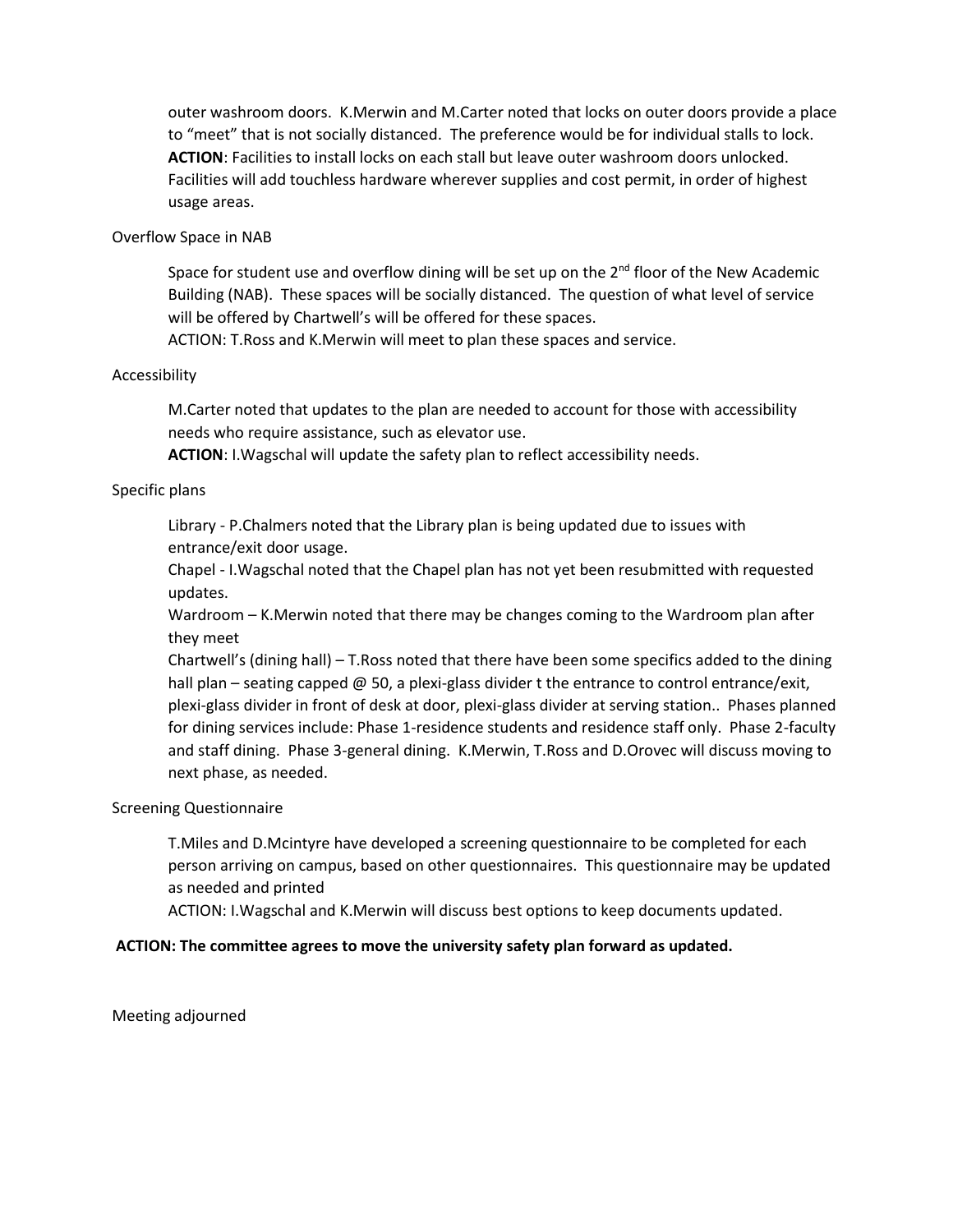King's Occupational Health & Safety Committee

Meeting Minutes

July 28, 2020

Attending: Katie Merwin, Tim Lade, Jeff Harper (for David Swick), Mike Bennett, Ian Wagschal, Patricia Chalmers, Ranall Ingalls, Mason Carter, Trish Miles, Adriane Abbott, Jordan Roberts, Tanya Lovell, Devon Sheppard, Daniel Orovec, JM Nsengiyumva, Dolly McIntyre, Ashleigh Baxter

Regrets: David Swick, Gordon McOuat

The purpose of this meeting is to review the safety Plans from the various departments on campus and approve a campus wide plan, with emphasis on specific items.

Discuss updates to the Residence safety plan.

- Katie provided an update and reviewed the latest residence safety plan; including the student to bedroom and bathroom ratios, designated self-isolation spots, the move-in plan, mask requirements, guest rules, and the Student Mentorship program.
- Action: De-densify common areas (re-arrange furniture, install plexiglass, etc.) to keep Patrol safe
- Action: Provide conflict resolution training and discuss how to have tough, difficult, and uncomfortable conversations, perhaps alongside consent talks with Jordan. Goal is to help all residence members feel accountable and understand life and community together
- Action: Create a handout for students on how to participate in social events safely, and the risks associated with COVID. Perhaps provide suggestions for safe off-campus activities (ex. picnic on Citadel Hill, Hike at Point Pleasant Park, etc.) or create a way to screen students who are returning to residence

Discuss the application of the provincial mandatory mask requirement at King's.

- The OH&S Committee determines how King's will interpret & implement the provincial governments mandatory mask requirement. For simplicity and consistency with residence, masks are required indoors throughout campus, in hallways, and while interacting with others. You have the option to remove your mask if you are alone in the safety of your personal office.
- Action: Masks are required around campus indoors; exceptions are made for folks alone in their personal office
- Action: Currently, the provincial government website states their mandatory mask rule does not extend to classrooms. The King's OH&S Committee will review the current mask policy for students and instructors in classrooms when in-person classes are scheduled to resume

Confirm acceptance of Athletics safety plan.

• The OH&S Committee approved of the Athletics Covid-19 Operational Plans to allow skills training in the gymnasium. No objections were made to moving forward. Thanks to Mason, Katie, Neil and Trish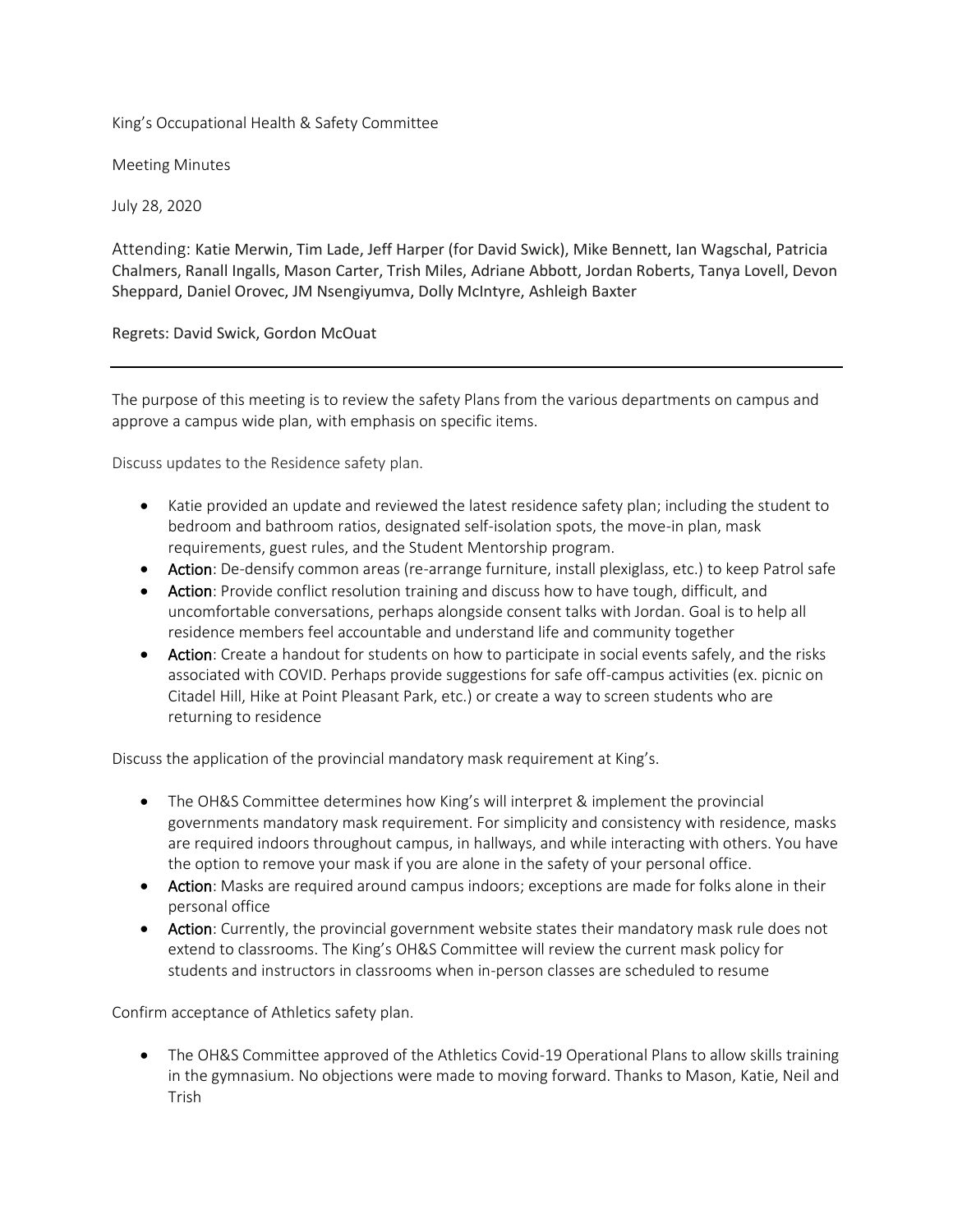• Action: Have COVID specific meetings to review the Athletics Safety Plan to ensure continuous improvement and safety.

Review revised Chapel safety plan

- Father Ingalls joined the OH&S Committee talk through the challenges the Chapel is experiencing while creating their safety plan. As of now, it is agreed that anyone who intends to sing must wear a mask.
- Action: The following questions raised need to be answered before OH&S approval
	- o Will the chapel host a concert during O-Week? The KSU rep expressed a concern over the fines if a safety violation occurred
	- o -Should the Chapel create a mini-plan for each individual activity (service, concerts, choir, etc)?
	- o -Will the Chapel be able to provide an open, quiet space for visitors outside of services and choir?
	- o -How many people can gather safely in the chapel?
	- o -Will the Chapel be able to provide an open, quiet space for visitors outside of services and choir?
	- o -How can we manage groups of more than 10 people? (This will need approval by the OH&S and president)
	- o -What groups / Who will have access to the Chapel (King's students, Dal students, staff, faculty, alumni, community members, etc)? This will impact how we do contact tracing.

Review Journalism student interview safety plan.

- This plan outlines how journalism students can conduct interviews safely. Most points conclude with "talk to your instructor". Some committee members wondered if there is a guide or matrix for instructors to refer to when making decisions or answering students' safety concerns. And if there is a secondary person the instructor or student can approach for additional support?
- Action: Jeff Harper to follow up with J-School.

Discuss the progress of safety training for all units

- The OH&S Committee agreed that there should be a (soft) deadline for when all members of the King's Campus Community should receive safety training to ensure consistency before students arrive.
- Action: OH&S representatives will ensure their departments are trained in their respective safety plans and the COVID-19 Campus Coordination Plan by August 20<sup>th</sup>
- Note: Some departments (ex. Chapel) are mostly comprised of students who do not return until the fall term. If you are unable to meet the August  $20<sup>th</sup>$  deadline, please contact Ian

Discuss the presence of Radon gas at King's

• The university has a legal obligation to disclose any hazards that may exist. Radon Gas, although common throughout Nova Scotia and safe in small quantities, is slightly over its allowed limit in the mechanical rooms, library basement, and storage room of the bays. King's has also conducted an inventory of other hazards including mercury, lead, asbestos, etc.